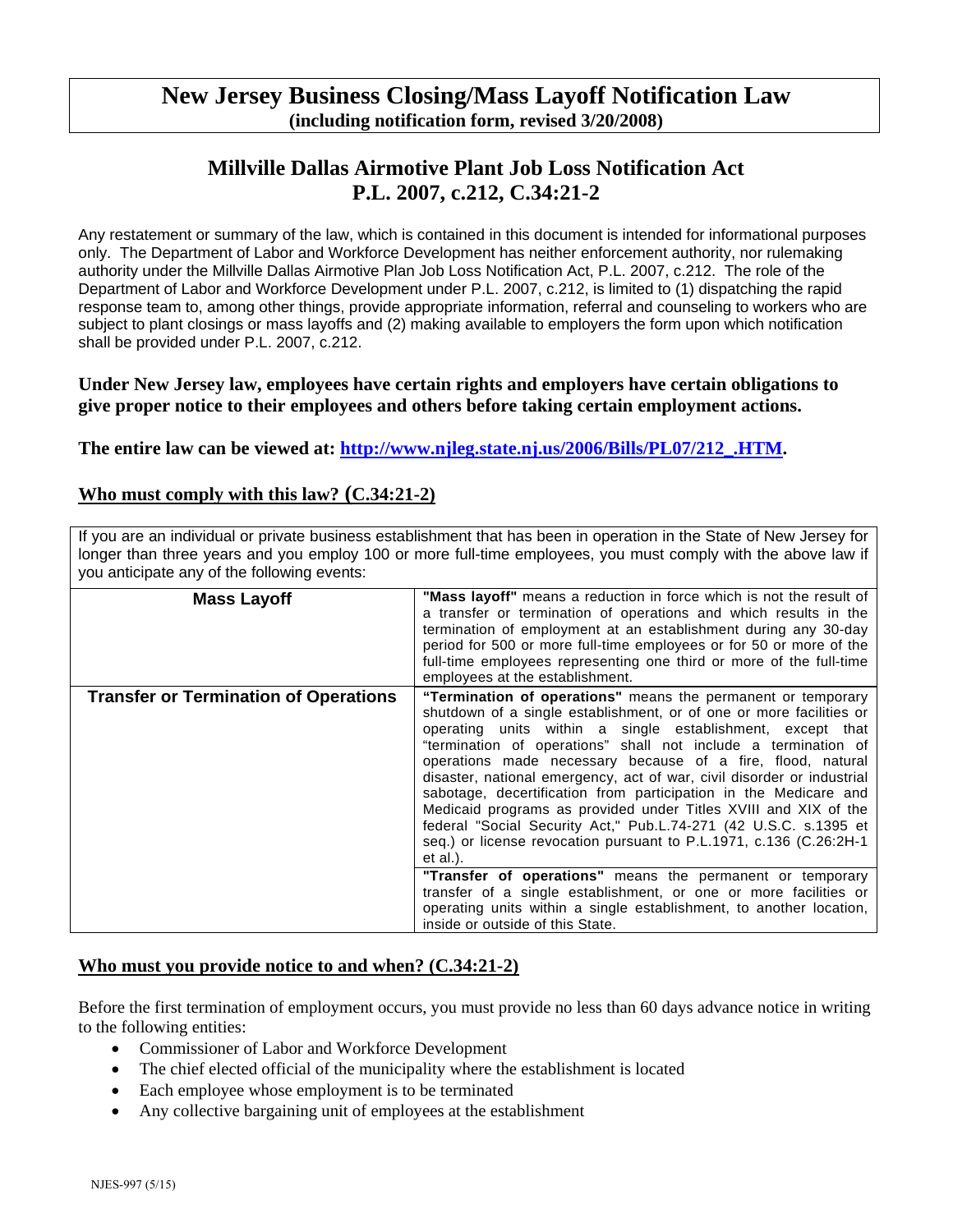#### **Severance pay (C.34:21-2b)**

The employer who operates the establishment or conducts the mass layoff shall provide each full-time employee whose employment is terminated and to whom the employer provides less than the number of days of notification required pursuant to subsection a. of C.34:21-2, severance pay equal to one week of pay for each full year of employment. The rate of severance pay provided by the employer pursuant to this subsection b. shall be the average regular rate of compensation received during the employee's last three years of employment with the employer or the final regular rate of compensation paid to the employee, whichever rate is higher. The severance pay provided by the employer pursuant to this subsection b. shall be in addition to any severance pay provided by the employer pursuant to a collective bargaining agreement or for any other reason, except that any back pay provided by the employer to the employee pursuant to section 5 of the "Worker Adjustment and Retraining Notification Act," Pub.L.100-379 (29 U.S.C. s.2104), because of a violation of section 3 of that act (29 U.S.C. s. 2102) shall be credited toward meeting the severance pay requirements of this subsection b of this act.

### **COMPARISON OF WARN & NEW JERSEY PLANT CLOSING/MASS LAYOFF LAW**

| <b>FEDERAL WARN</b>                                                                                                                                                                                                                                                                                                                                                                                                                                                                                                         | <b>NEW JERSEY STATE</b>                                                                                                                                                                                                                                                                                                                                                                                                                                                                                                                                                                                                                                                                                                                                                                                                                                                                                                                                                                  |
|-----------------------------------------------------------------------------------------------------------------------------------------------------------------------------------------------------------------------------------------------------------------------------------------------------------------------------------------------------------------------------------------------------------------------------------------------------------------------------------------------------------------------------|------------------------------------------------------------------------------------------------------------------------------------------------------------------------------------------------------------------------------------------------------------------------------------------------------------------------------------------------------------------------------------------------------------------------------------------------------------------------------------------------------------------------------------------------------------------------------------------------------------------------------------------------------------------------------------------------------------------------------------------------------------------------------------------------------------------------------------------------------------------------------------------------------------------------------------------------------------------------------------------|
|                                                                                                                                                                                                                                                                                                                                                                                                                                                                                                                             | <b>Employer</b>                                                                                                                                                                                                                                                                                                                                                                                                                                                                                                                                                                                                                                                                                                                                                                                                                                                                                                                                                                          |
| Any business enterprise with 100 or more employees,<br>excluding part time; or 100 or more employees,<br>including part time, who work a combined total of at<br>least 4,000 regular hours per week                                                                                                                                                                                                                                                                                                                         | • An individual or private business entity operated by an employer<br>for a period longer than three years and employs 100 or more full-<br>time employees                                                                                                                                                                                                                                                                                                                                                                                                                                                                                                                                                                                                                                                                                                                                                                                                                               |
|                                                                                                                                                                                                                                                                                                                                                                                                                                                                                                                             | <b>Covered Actions</b>                                                                                                                                                                                                                                                                                                                                                                                                                                                                                                                                                                                                                                                                                                                                                                                                                                                                                                                                                                   |
| <b>Plant Closings</b> – The permanent shutdown of a single<br>site of employment, if the shutdown results in an<br>employment loss during any 30 day period for 50 or<br>more employees<br>Mass Layoffs - Results in an employment loss of at<br>$\bullet$<br>least 33% of the workforce at a single site of<br>employment during any 30 day period, provided at<br>least 50 employees are affected. If 500 employees are<br>affected, the one third requirement does not apply                                             | • A transfer of operations or a termination of operations during any<br>continuous period of 30 days which results in the termination of<br>employment of 50 or more full-time employees, or<br>• mass layoff that results in an employment loss at an establishment<br>during any 30 day period for 500 or more full-time employees, or<br>for 50 or more full-time employees representing one third or more<br>of the full-time employees at the establishment                                                                                                                                                                                                                                                                                                                                                                                                                                                                                                                         |
|                                                                                                                                                                                                                                                                                                                                                                                                                                                                                                                             | <b>Notice Requirement</b>                                                                                                                                                                                                                                                                                                                                                                                                                                                                                                                                                                                                                                                                                                                                                                                                                                                                                                                                                                |
| 60 days                                                                                                                                                                                                                                                                                                                                                                                                                                                                                                                     | 60 days                                                                                                                                                                                                                                                                                                                                                                                                                                                                                                                                                                                                                                                                                                                                                                                                                                                                                                                                                                                  |
|                                                                                                                                                                                                                                                                                                                                                                                                                                                                                                                             | <b>Notice Provided To</b>                                                                                                                                                                                                                                                                                                                                                                                                                                                                                                                                                                                                                                                                                                                                                                                                                                                                                                                                                                |
| affected<br>bargaining<br>$\bullet$ The<br>employees<br>their<br>or<br>representative<br>• The chief elected official of the unit of local<br>government<br>• The state dislocated worker unit                                                                                                                                                                                                                                                                                                                              | • Each employee to be terminated <i>and</i> any collective bargaining units<br>• The chief elected official of the municipality<br>• The Commissioner of Labor and Workforce Development                                                                                                                                                                                                                                                                                                                                                                                                                                                                                                                                                                                                                                                                                                                                                                                                 |
|                                                                                                                                                                                                                                                                                                                                                                                                                                                                                                                             | <b>Content of Notice</b>                                                                                                                                                                                                                                                                                                                                                                                                                                                                                                                                                                                                                                                                                                                                                                                                                                                                                                                                                                 |
| The name and address of the employment site where<br>the plant or mass layoff will occur<br>A statement as to whether the planned action is<br>$\bullet$<br>expected to be permanent or temporary and, if the<br>entire plant is to be closed a statement to that effect<br>Job titles of positions to be affected and the number of<br>$\bullet$<br>affected employees in each job classification<br>An indication as to whether bumping rights exist<br>The name and telephone number of a company official<br>to contact | • A statement of the number of employees to be terminated and the<br>date or dates of the mass layoff or termination of operations<br>• A statement of the reasons for the mass layoff or transfer or<br>termination of operations<br>• A statement of any employment available to employees at any other<br>establishment operated by the employer, and information regarding<br>the benefits, pay and other terms and conditions of that<br>employment and the location of the other establishment<br>• A statement of any employee rights with respect to wages,<br>severance pay, benefits, pension or other terms of employment as<br>they relate to the termination, including any rights based on a<br>collective bargaining agreement or other existing employer policy<br>• A disclosure of the amount of the severance pay which is payable<br>A statement of the employees' right to receive from the response<br>team, information, referral and counseling regarding public |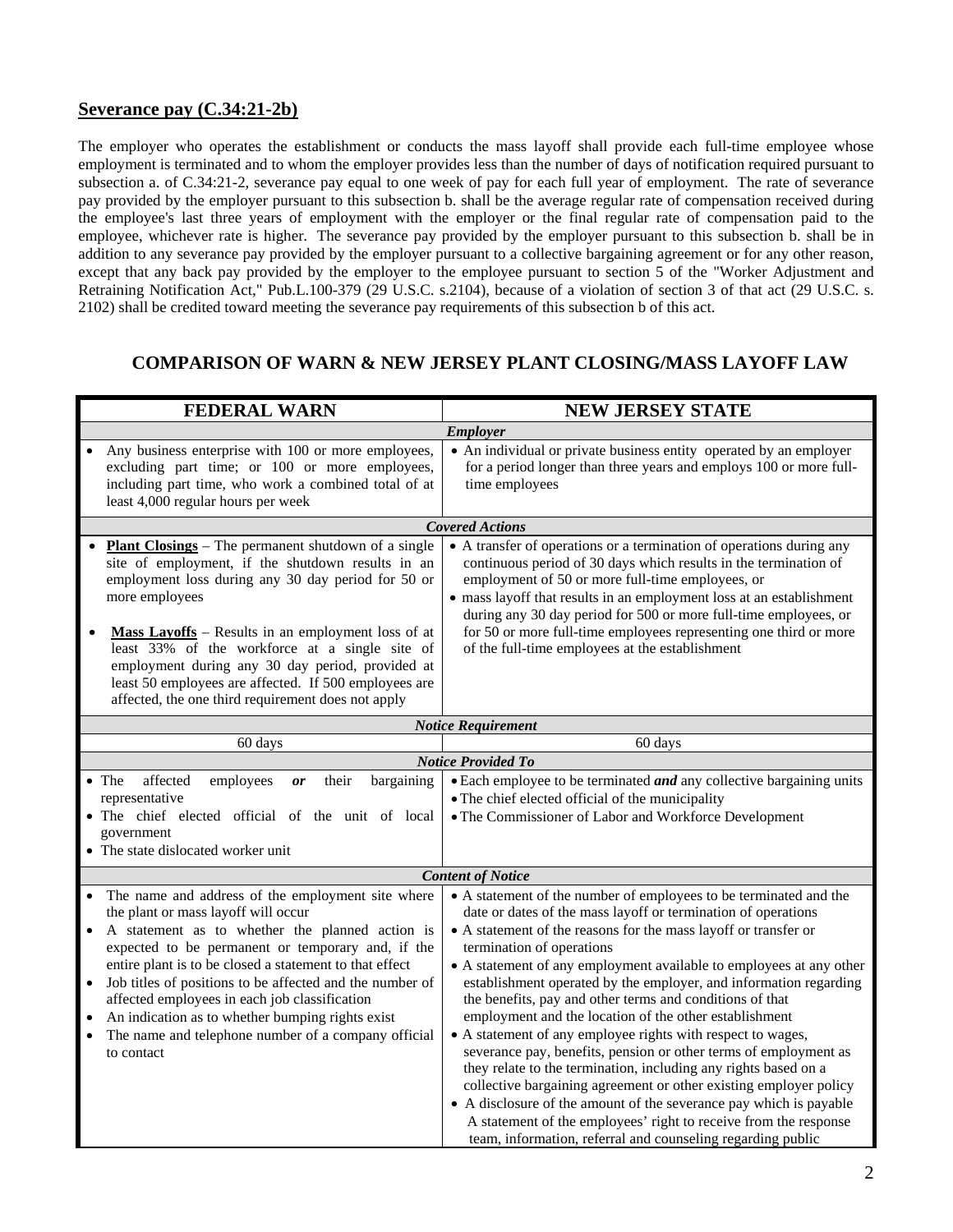|                                | programs which may make it possible to delay or prevent the<br>transfer, termination of operations or mass layoff; public programs<br>and benefits to assist the employees; and employee rights based on<br>law<br><i>Severance</i>                                                                                                                                                                                    |
|--------------------------------|------------------------------------------------------------------------------------------------------------------------------------------------------------------------------------------------------------------------------------------------------------------------------------------------------------------------------------------------------------------------------------------------------------------------|
| $\bullet$ None                 | Provided to each full-time terminated employee to whom the<br>$\bullet$<br>employer provides less than the number of days of notification.<br>Calculation is equal to one week of pay for each full year of<br>employment and is in addition to any other severance paid for any<br>reason. Back pay provided by the employer to conform to the<br>WARN law is credited towards meeting this severance pay<br>criteria |
| <b>Response Team Services</b>  |                                                                                                                                                                                                                                                                                                                                                                                                                        |
| • At the employer's discretion | • Provides for on-site work-time access                                                                                                                                                                                                                                                                                                                                                                                |
| <b>Disputes</b>                |                                                                                                                                                                                                                                                                                                                                                                                                                        |
| • Settled in District Court    | • Settled in Superior Court                                                                                                                                                                                                                                                                                                                                                                                            |

## **Millville Dallas Airmotive Plant Job Loss Notification Act**

#### **Definitions (per P.L 2007, c212, C.34:21-1)**

- "**Commissioner"** means the Commissioner of Labor and Workforce Development.
- **"Department"** means the Department of Labor and Workforce Development.
- **"Employer"** means an individual or private business entity which employs the workforce at an establishment.
- **"Establishment"** means a single place of employment which has been operated by an employer for a period longer than three years, but shall not include a temporary construction site. "Establishment" may be a single location or a group of contiguous locations, including groups of facilities which form an office or industrial park or separate facilities just across the street from each other.
- **"Facility"** means a building.
- **"Full-time employee"** means an employee who is not a part-time employee.
- **"Mass layoff"** means a reduction in force which is not the result of a transfer or termination of operations and which results in the termination of employment at an establishment during any 30-day period for 500 or more fulltime employees or for 50 or more of the full-time employees representing one third or more of the full-time employees at the establishment.
- **"Operating unit"** means an organizationally distinct product, operation, or specific work function within or across facilities at a single establishment.
- **"Part-time employee"** means an employee who is employed for an average of fewer than 20 hours per week or who has been employed for fewer than six of the 12 months preceding the date on which notice is required pursuant to this act.
- **"Response team**" means the plant closing response team established pursuant to section 5 of this act.
- **"Termination of employment"** means the layoff of an employee without a commitment to reinstate the employee to his previous employment within six months of the layoff, except that "termination of employment" shall not mean a voluntary departure or retirement or a discharge or suspension for misconduct of the employee connected with the employment or any layoff of a seasonal employee or refer to any situation in which an employer offers to an employee, at a location inside the State and not more than 50 miles from the previous place of employment, the same employment or a position with equivalent status, benefits, pay and other terms and conditions of employment, and, except that a layoff of more than six months which, at its outset, was announced to be a layoff of six months or less, shall not be treated as a termination of employment under this act if the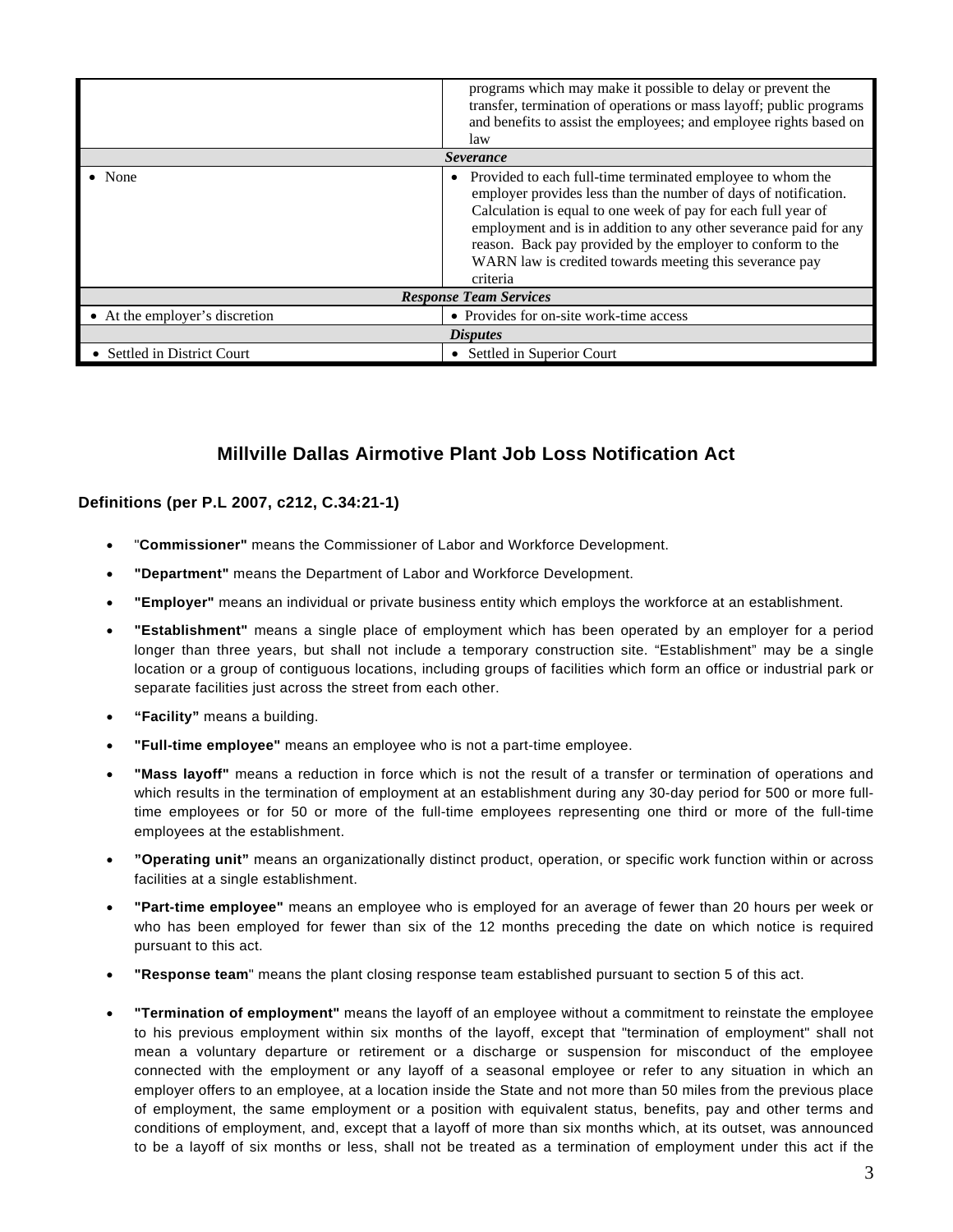extension beyond six months is caused by business circumstances not reasonably foreseeable at the time of the initial layoff, and notice is given at the time it becomes reasonably foreseeable that the extension beyond six months will be required.

- "**Termination of operations"** means the permanent or temporary shutdown of a single establishment, or of one or more facilities or operating units within a single establishment, except that "termination of operations" shall not include a termination of operations made necessary because of a fire, flood, natural disaster, national emergency, act of war, civil disorder or industrial sabotage, decertification from participation in the Medicare and Medicaid programs as provided under Titles XVIII and XIX of the federal "Social Security Act," Pub.L.74-271 (42 U.S.C. s.1395 et seq.) or license revocation pursuant to P.L.1971, c.136 (C.26:2H-1 et al.).
- **"Transfer of operations"** means the permanent or temporary transfer of a single establishment, or one or more facilities or operating units within a single establishment, to another location, inside or outside of this State.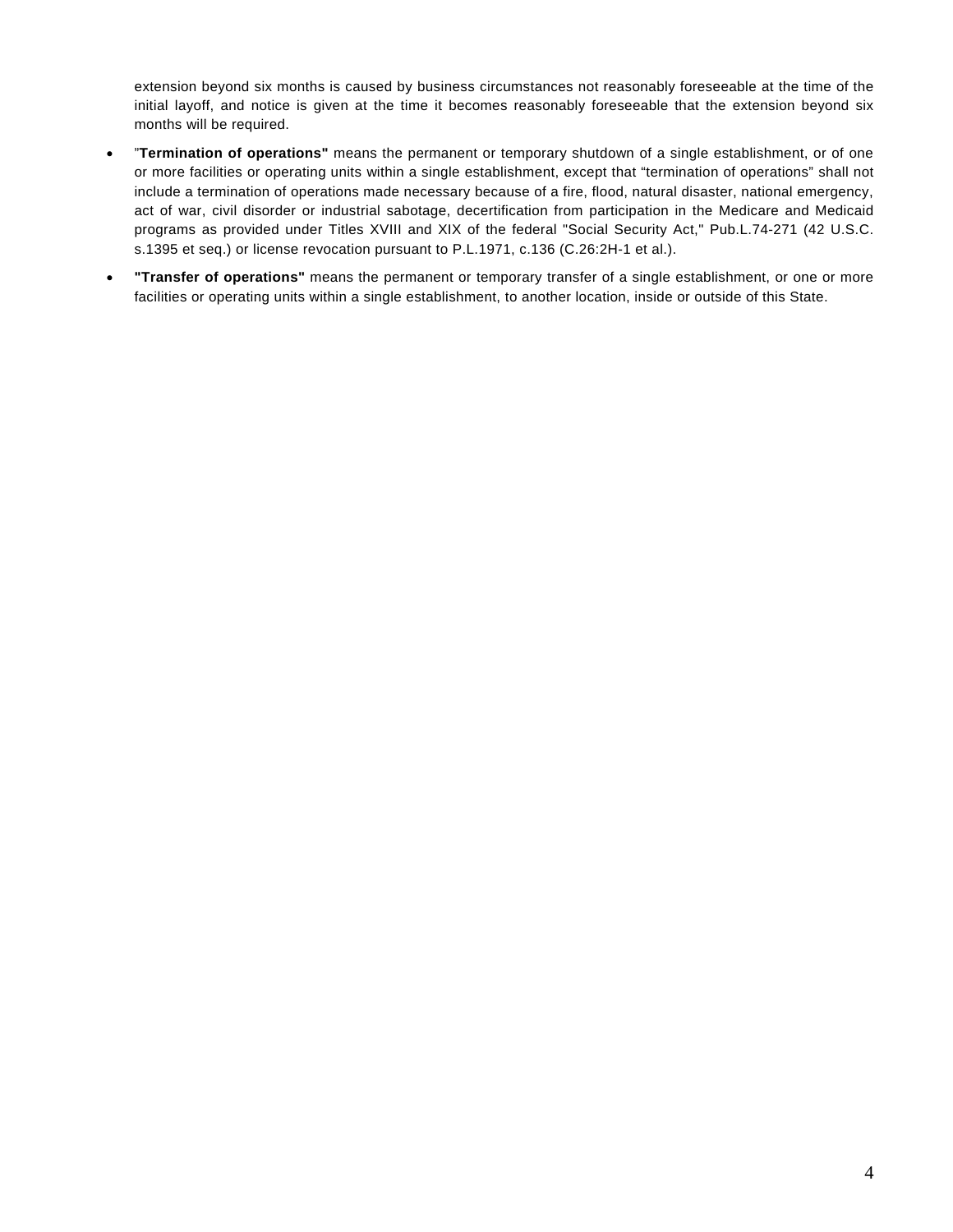# **Notification Form under the Millville Dallas Airmotive Plant Job Loss Notification Act P.L. 2007, c.212, C.34:21-2**

Any restatement or summary of the law, which is contained in this document is intended for informational purposes only. The Department of Labor and Workforce Development has neither enforcement authority, nor rulemaking authority under the Millville Dallas Airmotive Plan Job Loss Notification Act, P.L. 2007, c.212. The role of the Department of Labor and Workforce Development under P.L. 2007, c.212, is limited to (1) dispatching the rapid response team to, among other things, provide appropriate information, referral and counseling to workers who are subject to plant closings or mass layoffs and (2) making available to employers the form upon which notification shall be provided under P.L. 2007, c.212.

Under New Jersey law, prenotification of certain plant closings, transfers, and mass layoffs is required by way of completion of this Notification Form.

### **The entire law can be viewed at: [http://www.njleg.state.nj.us/2006/Bills/PL07/212\\_.HTM](http://www.njleg.state.nj.us/2006/Bills/PL07/212_.HTM).**

If you are an individual or private business establishment that has been in operation in the State of New Jersey for longer than three years and you employ 100 or more full-time employees, you must comply with the above law if you anticipate any of the following events:

| <b>Mass Layoff</b>                           | "Mass layoff" means a reduction in force which is not the result of a<br>transfer or termination of operations and which results in the termination of<br>employment at an establishment during any 30-day period for 500 or more<br>full-time employees or for 50 or more of the full-time employees representing<br>one third or more of the full-time employees at the establishment.                                                                                                                                                                                                                                                                                                                                                                                                                                                                                                                                                            |
|----------------------------------------------|-----------------------------------------------------------------------------------------------------------------------------------------------------------------------------------------------------------------------------------------------------------------------------------------------------------------------------------------------------------------------------------------------------------------------------------------------------------------------------------------------------------------------------------------------------------------------------------------------------------------------------------------------------------------------------------------------------------------------------------------------------------------------------------------------------------------------------------------------------------------------------------------------------------------------------------------------------|
| <b>Transfer or Termination of Operations</b> | <b>Termination of operations</b> " means the permanent or temporary<br>shutdown of a single establishment, or of one or more facilities or operating<br>units within a single establishment, except that "termination of operations"<br>shall not include a termination of operations made necessary because of a<br>fire, flood, natural disaster, national emergency, act of war, civil disorder or<br>industrial sabotage, decertification from participation in the Medicare and<br>Medicaid programs as provided under Titles XVIII and XIX of the federal<br>"Social Security Act," Pub.L.74-271 (42 U.S.C. s.1395 et seq.) or license<br>revocation pursuant to P.L.1971, c.136 (C.26:2H-1 et al.).<br>"Transfer of operations" means the permanent or temporary transfer of a<br>single establishment, or one or more facilities or operating units within a<br>single establishment, to another location, inside or outside of this State. |

### **Please Type or Print All Applicable Information**

| <b>Company Information</b>                        | <b>Union Information (if applicable)</b> |
|---------------------------------------------------|------------------------------------------|
| Company Name                                      | Union Name and Local Number              |
| Address                                           | Address                                  |
| Zip Code<br>City<br><b>State</b><br>Select County | Zip Code<br>City<br><b>State</b>         |
| <b>Contact Person</b>                             | <b>Contact Person</b>                    |
| Telephone Number                                  | Telephone Number                         |
| Fax                                               | Fax                                      |
| Email                                             | Email                                    |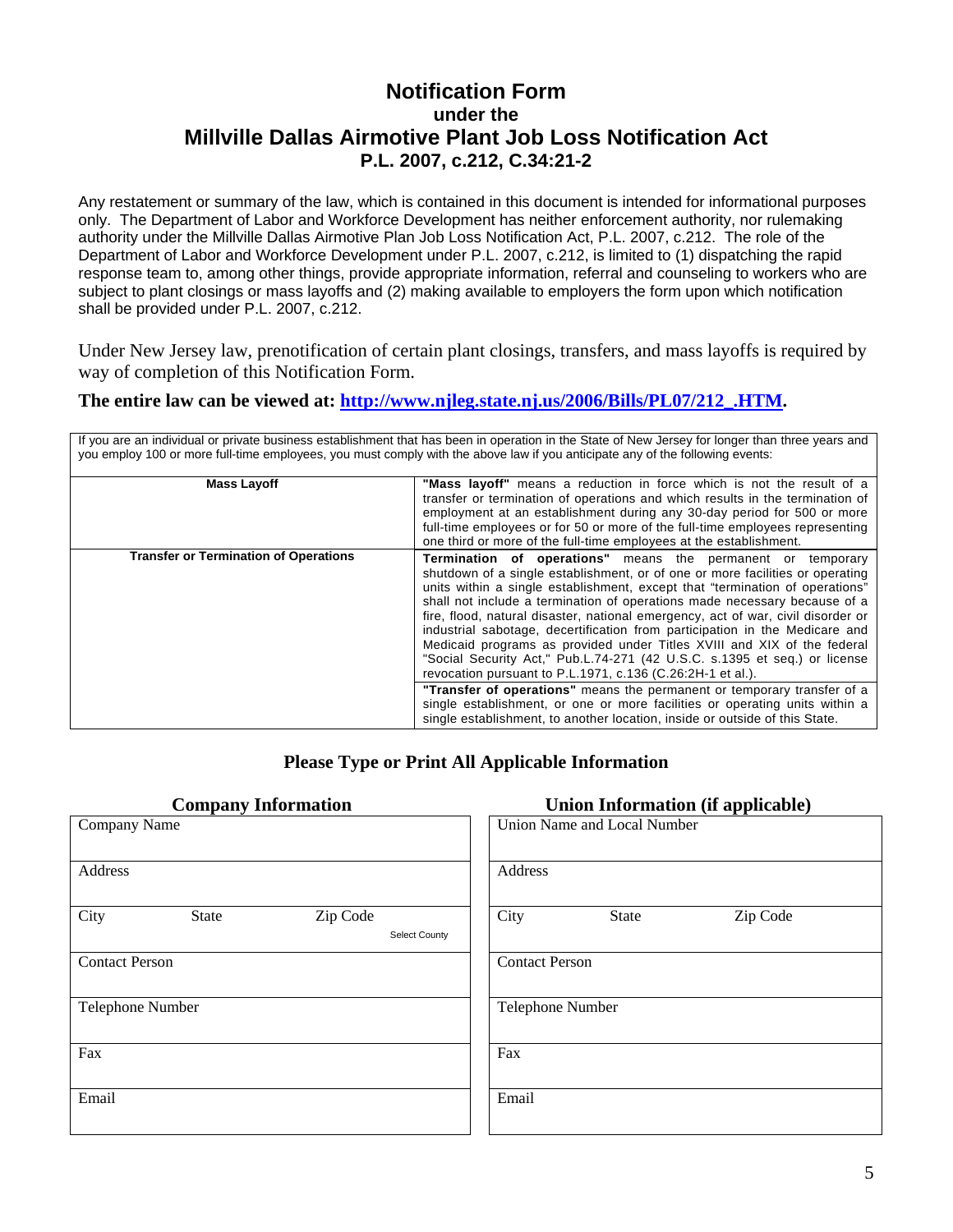**"Termination of employment"** means the layoff of an employee without a commitment to reinstate the employee to his previous employment within six months of the layoff, except that "termination of employment" shall not mean a voluntary departure or retirement or a discharge or suspension for misconduct of the employee connected with the employment or any layoff of a seasonal employee or refer to any situation in which an employer offers to an employee, at a location inside the State and not more than 50 miles from the previous place of employment, the same employment or a position with equivalent status, benefits, pay and other terms and conditions of employment, and, except that a layoff of more than six months which, at its outset, was announced to be a layoff of six months or less, shall not be treated as a termination of employment under this act if the extension beyond six months is caused by business circumstances not reasonably foreseeable at the time of the initial layoff, and notice is given at the time it becomes reasonably foreseeable that the extension beyond six months will be required.

## **Termination Information – C.34:21-3**

| a. Number of employees to be terminated:                                                                                                                                                                                                                                                  |                                                                                                                                                                        |  |
|-------------------------------------------------------------------------------------------------------------------------------------------------------------------------------------------------------------------------------------------------------------------------------------------|------------------------------------------------------------------------------------------------------------------------------------------------------------------------|--|
| Date(s) on which each termination of employment will occur:                                                                                                                                                                                                                               |                                                                                                                                                                        |  |
| Date(s) on which mass layoff or transfer or termination of operations of the establishment will occur:                                                                                                                                                                                    |                                                                                                                                                                        |  |
| <b>b.</b> Reason for termination: $\Box$ Mass Layoff                                                                                                                                                                                                                                      | Transfer of Operations $\Box$ Termination of Operations                                                                                                                |  |
| Explain the reason(s) for mass layoff or transfer or termination of operations:                                                                                                                                                                                                           |                                                                                                                                                                        |  |
| c. Is any employment being offered to<br>terminated employees at any other<br>establishment operated by the employer?<br>$\exists$ Yes<br>$\square$ No                                                                                                                                    | If yes, provide detailed information regarding the benefits, pay, and<br>other terms and conditions of that employment and the location of the<br>other establishment: |  |
| d. Please state any employee rights with respect to wages, severance pay, benefits, pension or other terms<br>of employment as they relate to the termination, including, but not limited to, any rights based on a<br>collective bargaining agreement or other existing employer policy. |                                                                                                                                                                        |  |
| <b>d1.</b> Rights to wages?<br>$\exists$ Yes<br>$\Box$ No                                                                                                                                                                                                                                 | If yes, please explain.                                                                                                                                                |  |
| <b>d2.</b> Rights to severance pay?<br>$\neg$ No<br>Yes                                                                                                                                                                                                                                   | If yes, please explain.                                                                                                                                                |  |
| <b>d3.</b> Rights to pension?<br>$\exists$ Yes<br>$\Box$ No                                                                                                                                                                                                                               | If yes, please explain.                                                                                                                                                |  |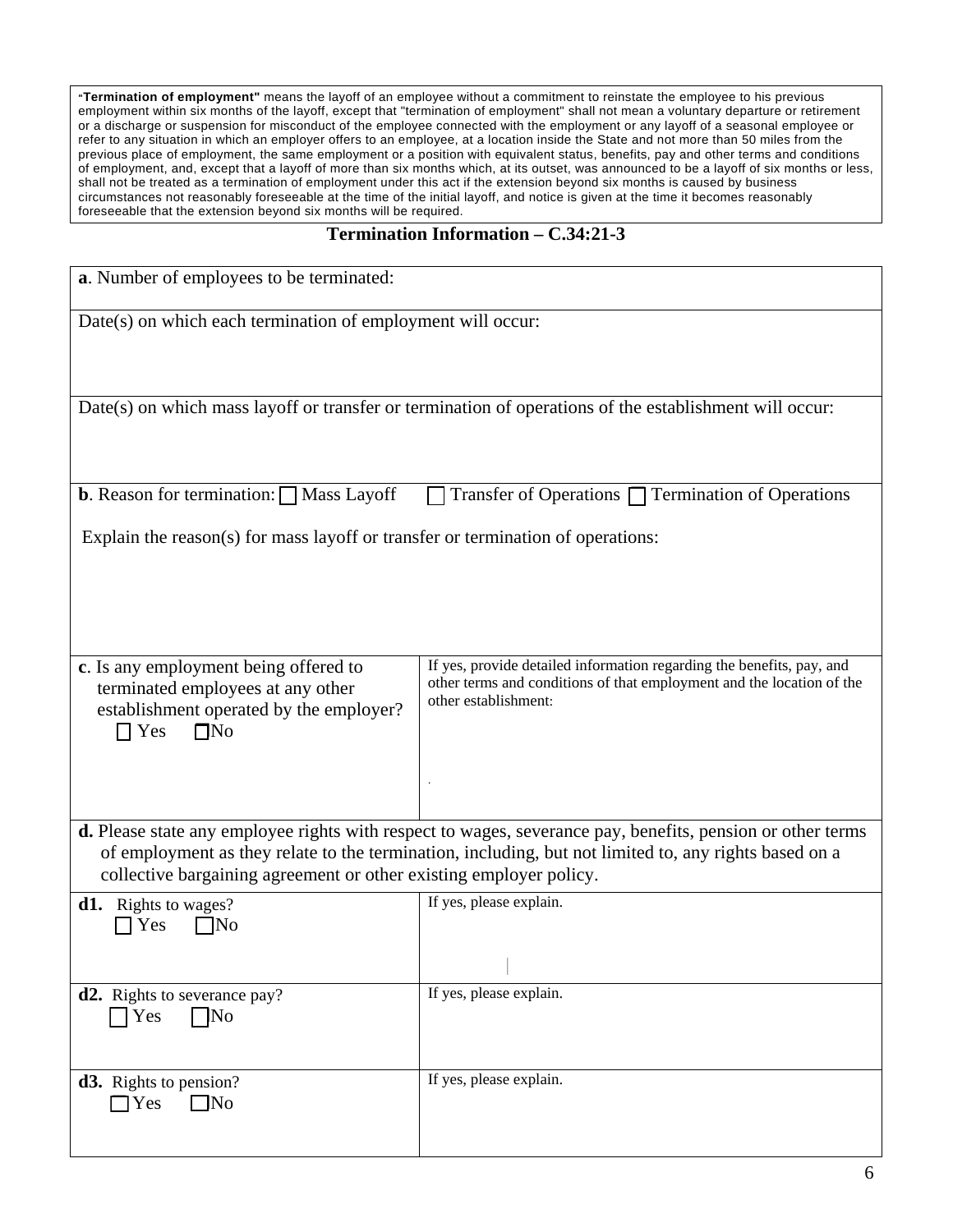| <b>d4.</b> Rights to benefits?<br>$\neg$ No<br>Yes                                                                                                                                                                                                                                                                                                                                                                                                                                                                                                                                                                                                                                                                                                                                                                                                                                                                                                                                                                                                                                                                                                                                                                                                                                                                                                                                                                                                                                                   | If yes, please explain. |
|------------------------------------------------------------------------------------------------------------------------------------------------------------------------------------------------------------------------------------------------------------------------------------------------------------------------------------------------------------------------------------------------------------------------------------------------------------------------------------------------------------------------------------------------------------------------------------------------------------------------------------------------------------------------------------------------------------------------------------------------------------------------------------------------------------------------------------------------------------------------------------------------------------------------------------------------------------------------------------------------------------------------------------------------------------------------------------------------------------------------------------------------------------------------------------------------------------------------------------------------------------------------------------------------------------------------------------------------------------------------------------------------------------------------------------------------------------------------------------------------------|-------------------------|
| <b>d5.</b> Rights to other terms of employment?<br>$\mathsf{N}_0$<br><b>T</b> Yes                                                                                                                                                                                                                                                                                                                                                                                                                                                                                                                                                                                                                                                                                                                                                                                                                                                                                                                                                                                                                                                                                                                                                                                                                                                                                                                                                                                                                    | If yes, please explain. |
| <b>Severance pay</b> which is payable, pursuant to the P.L. 2007, c.212, to each full-time employee to whom<br>the employer provides less than the number of days notification required under the Act:<br>The employer who operates the establishment or conducts the mass layoff shall provide each full-time<br>employee whose employment is terminated and to whom the employer provides less than 60 days<br>notification before the first termination of employment occurs in connection with the termination or<br>transfer of operations, or mass layoff, severance pay equal to one week of pay for each full year of<br>employment. The rate of severance pay provided by the employer shall be the average regular rate of<br>compensation received during the employee's last three years of employment with the employer or the<br>final regular rate of compensation paid to the employee, whichever rate is higher. This severance pay<br>shall be in addition to any severance pay provided by the employer pursuant to a collective bargaining<br>agreement or for any other reason, except that any back pay provided by the employer to the employee<br>pursuant to section 5 of the "Worker Adjustment and Retraining Notification Act, " Pub.L.100-379 (29<br>U.S.C. s.2104), because of a violation of section 3 of that act (29 U.S.C. s.2101) shall be credited toward<br>meeting the severance pay requirements of the Millville Dallas Airmotive Job Loss Notification Act. |                         |

## **Response Team Services:**

In accordance with section 5 of P.L. 2007, c.212, there is established within the Department of Labor and Workforce Development a response team, the purpose of which is to provide appropriate information, referral and counseling to workers who are subject to plant closings or mass layoffs. The information, referral and counseling provided by the response team will address available public programs which make it possible to delay or prevent the transfer or termination of operations, including economic development incentive and workforce development programs, public programs or benefits which may be available to assist the employees, including but not limited to, unemployment compensation benefits, job training or retraining programs, and job search assistance; and employee rights based on P.L. 2007, c.212, or any other law which applies to the employees with respect to wages, severance pay, benefits, pensions or other terms of employment as they relate to the termination of employment.

Employers covered by P.L. 2007, c.212 are required to provide the response team with the amount of onsite work-time access to the employees of the establishment that the response team determines is necessary for the response team to carry out its responsibilities under the law.